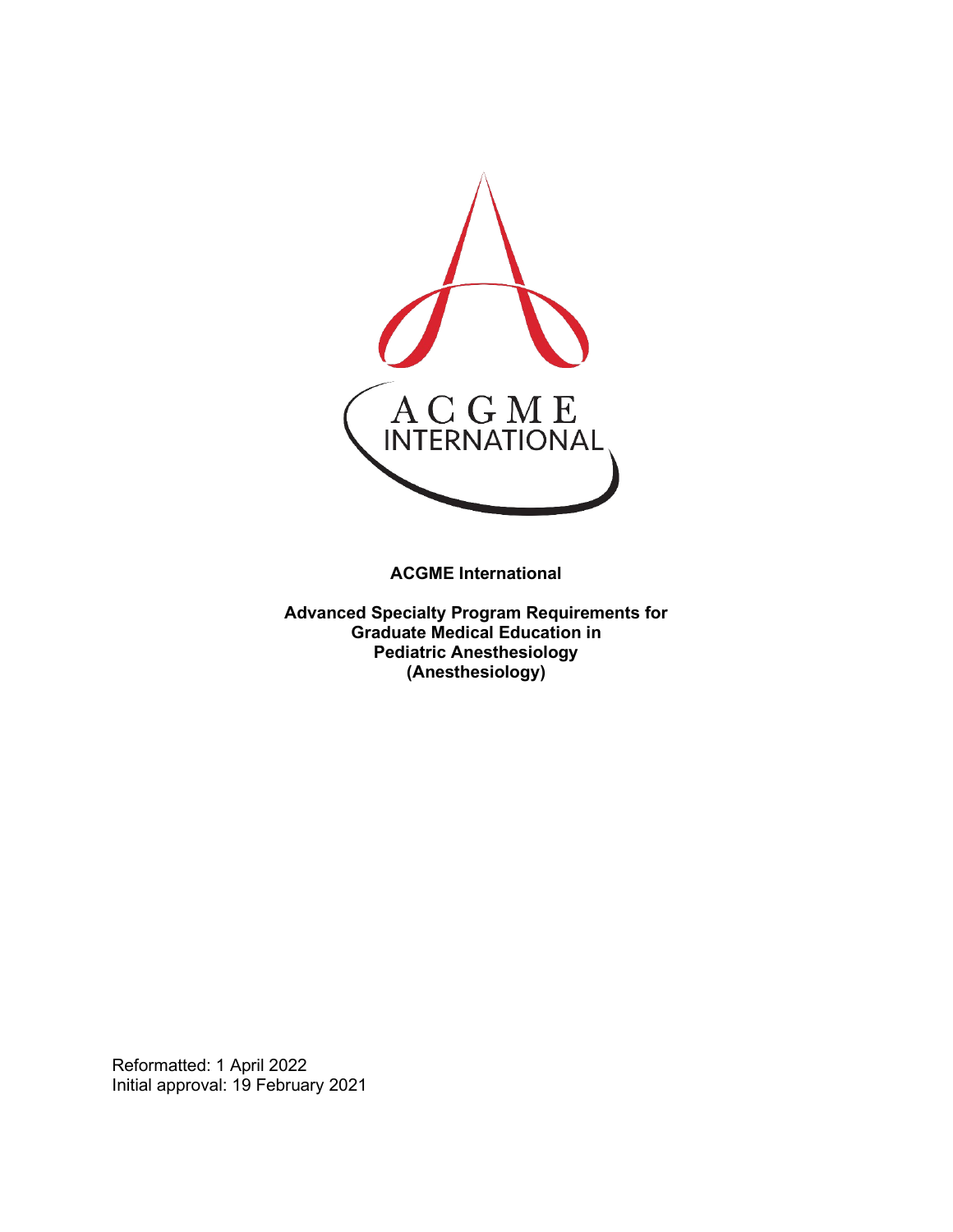#### **ACGME International Specialty Program Requirements for Graduate Medical Education in Pediatric Anesthesiology (Anesthesiology)**

#### **Int. Introduction**

*Background and Intent: Programs must achieve and maintain Foundational Accreditation according to the ACGME-I Foundational Requirements prior to receiving Advanced Specialty Accreditation. The Advanced Specialty Requirements noted below complement the ACGME-I Foundational Requirements. For each section, the Advanced Specialty Requirements should be considered together with the Foundational Requirements.*

### **Int. I. Definition and Scope of the Specialty**

Pediatric anesthesiology is the subspecialty of anesthesiology devoted to caring for pediatric patients in operating rooms, non-operating room anesthetizing locations, the post-operative anesthesia care unit, and intensive care units.

### **Int. II. Duration of Education**

Int. II.A. The educational program in pediatric anesthesiology must be 12 or 24 months in length.

#### **I. Institution**

### **I.A. Sponsoring Institution**

- I.A.1. A fellowship in pediatric anesthesiology must function as an integral part of an ACGME-I-accredited residency in anesthesiology.
- I.A.2. The primary clinical site must be either a general hospital or a children's' hospital.

#### **I.B. Participating Sites**

See International Foundational Requirements, Section I.B.

#### **II. Program Personnel and Resources**

#### **II.A. Program Director**

- II.A.1. Qualifications of the program director must include:
- II.A.1.a) completion of a pediatric anesthesiology fellowship, or at least three years' participation in a clinical pediatric anesthesiology fellowship as a faculty member;
- II.A.1.b) post-residency experience in clinical pediatric anesthesiology;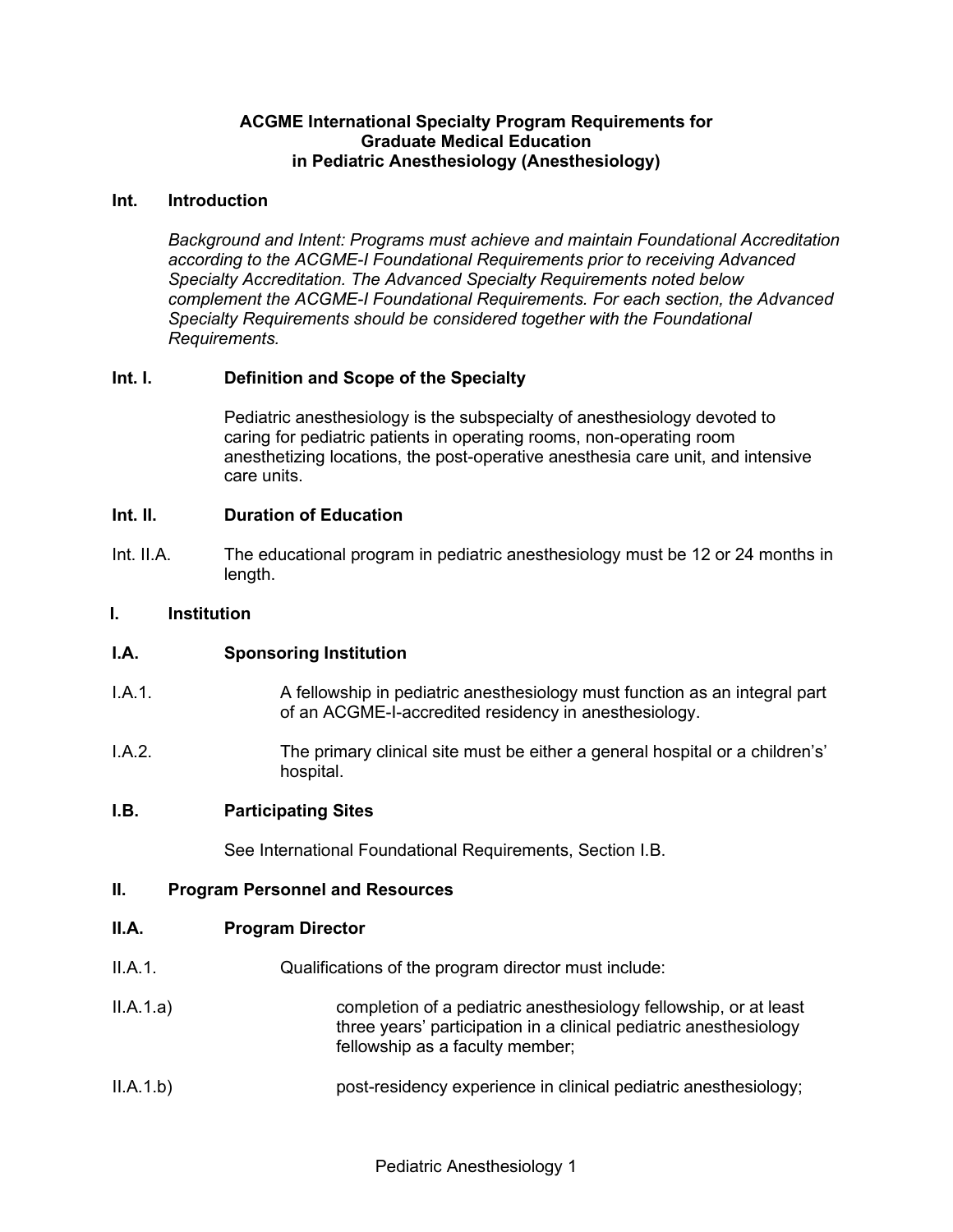| II.A.1.c  | current appointment as a member of the anesthesiology faculty at<br>the primary clinical site; and,                                                                                |
|-----------|------------------------------------------------------------------------------------------------------------------------------------------------------------------------------------|
| II.A.1.d  | demonstrated ongoing academic achievements appropriate to<br>pediatric anesthesiology, including publications, the development<br>of educational programs, or conduct of research. |
| II.B.     | <b>Faculty</b>                                                                                                                                                                     |
| II.B.1.   | There must be at least three core program faculty members, including the<br>program director.                                                                                      |
| II.B.2.   | Physician faculty members must have fellowship education or post-<br>residency experience in clinical pediatric anesthesiology.                                                    |
| II.B.3.   | Consultants must be available to provide prompt access to fellows,<br>including:                                                                                                   |
| II.B.3.a) | child neurologist(s);                                                                                                                                                              |
| II.B.3.b) | neonatologist(s);                                                                                                                                                                  |
| II.B.3.c  | pediatric cardiologist(s);                                                                                                                                                         |
| II.B.3.d  | pediatric critical care specialist(s);                                                                                                                                             |
| II.B.3.e) | pediatric emergency medicine specialist(s);                                                                                                                                        |
| II.B.3.f) | pediatric neurologist(s);                                                                                                                                                          |
| II.B.3.g. | pediatric pulmonologist(s);                                                                                                                                                        |
| II.B.3.h  | pediatric radiologist(s); and,                                                                                                                                                     |
| II.B.3.i) | pediatric surgeon(s).                                                                                                                                                              |
| II.B.4.   | Pediatric surgical specialists in the following disciplines should be<br>available for the education of the fellows:                                                               |
| II.B.4.a) | neurological surgery;                                                                                                                                                              |
| II.B.4.b) | orthopaedic surgery;                                                                                                                                                               |
| II.B.4.c  | otolaryngology; and,                                                                                                                                                               |
| II.B.4.d  | plastic surgery.                                                                                                                                                                   |
| ILC.      | <b>Other Program Personnel</b>                                                                                                                                                     |
| II.C.1.   | Allied health staff members and other support personnel with appropriate<br>subspecialty expertise must be available to support the program.                                       |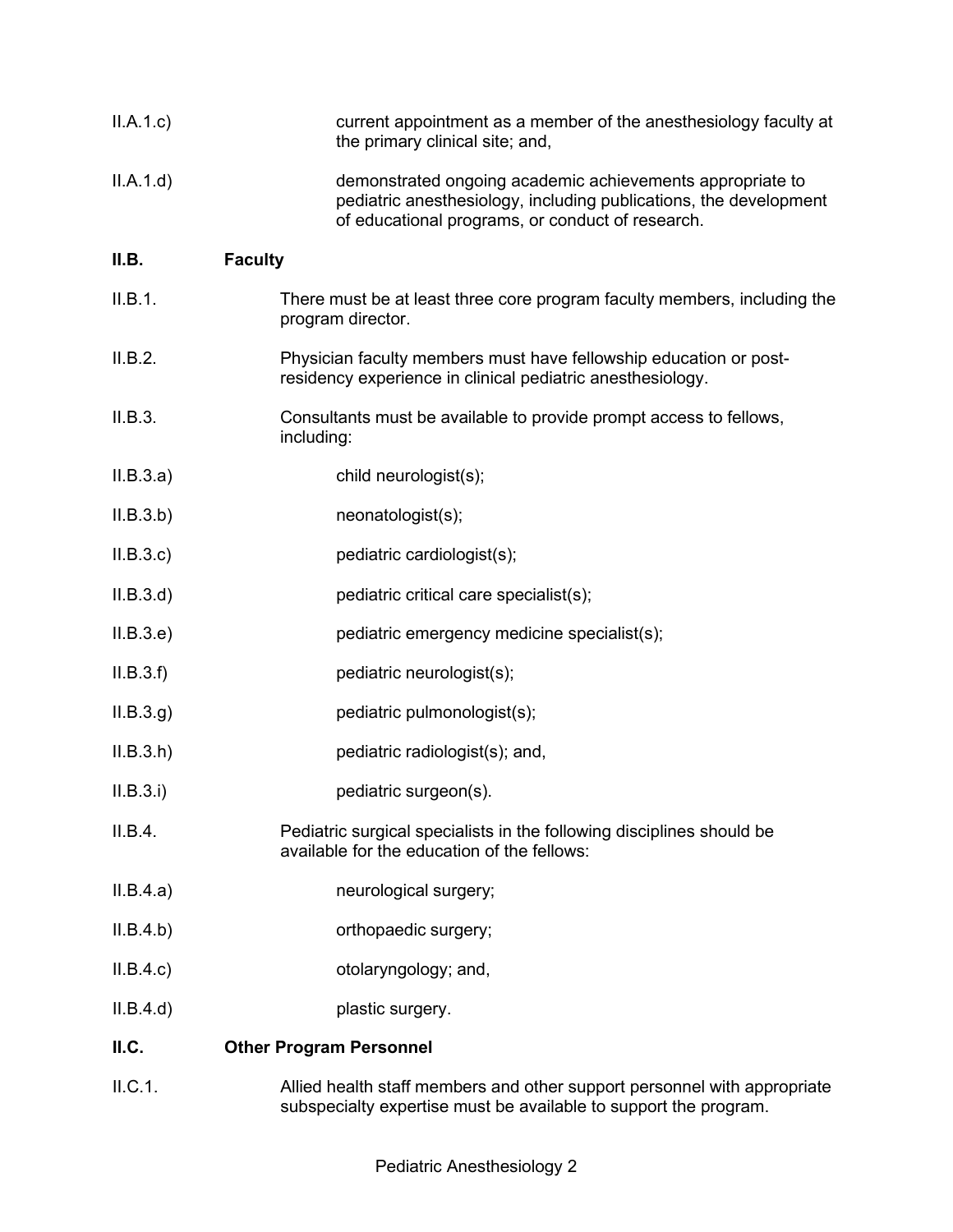| II.D.     | <b>Resources</b>                                                                                                                          |
|-----------|-------------------------------------------------------------------------------------------------------------------------------------------|
| II.D.1.   | The program must have the following resources and facilities:                                                                             |
| II.D.1.a) | neonatal and pediatric intensive care units;                                                                                              |
| II.D.1.b  | an emergency department in which children of all ages can be<br>effectively managed 24 hours a day;                                       |
| II.D.1.c  | operating rooms designed and equipped for the management of<br>pediatric patients; and,                                                   |
| II.D.1.d  | monitoring and advanced life support equipment representative of<br>current levels of technology.                                         |
| II.D.2.   | Clinical services that provide prompt laboratory results pertinent to the<br>care of pediatric patients must be available, including for: |
| II.D.2.a) | blood chemistries;                                                                                                                        |
| II.D.2.b  | blood gases and pH;                                                                                                                       |
| II.D.2.c  | clotting function;                                                                                                                        |
| II.D.2.d  | hematocrit/hemoglobin; and,                                                                                                               |
| II.D.2.e  | oxygen saturation.                                                                                                                        |
|           |                                                                                                                                           |

## **III. Fellow Appointment**

## **III.A. Eligibility Criteria**

III.A.1. Prior to appointment in the program, fellows should have completed an ACGME-I-accredited residency program in anesthesiology, or an anesthesiology residency program acceptable to the Sponsoring Institution's Graduate Medical Education Committee.

### **III.B. Number of Fellows**

See International Foundational Requirements, Section III.B.

# **IV. Specialty-Specific Educational Program**

### **IV.A. ACGME-I Competencies**

- IV.A.1. The program must integrate the following ACGME-I Competencies into the curriculum.
- IV.A.1.a) Professionalism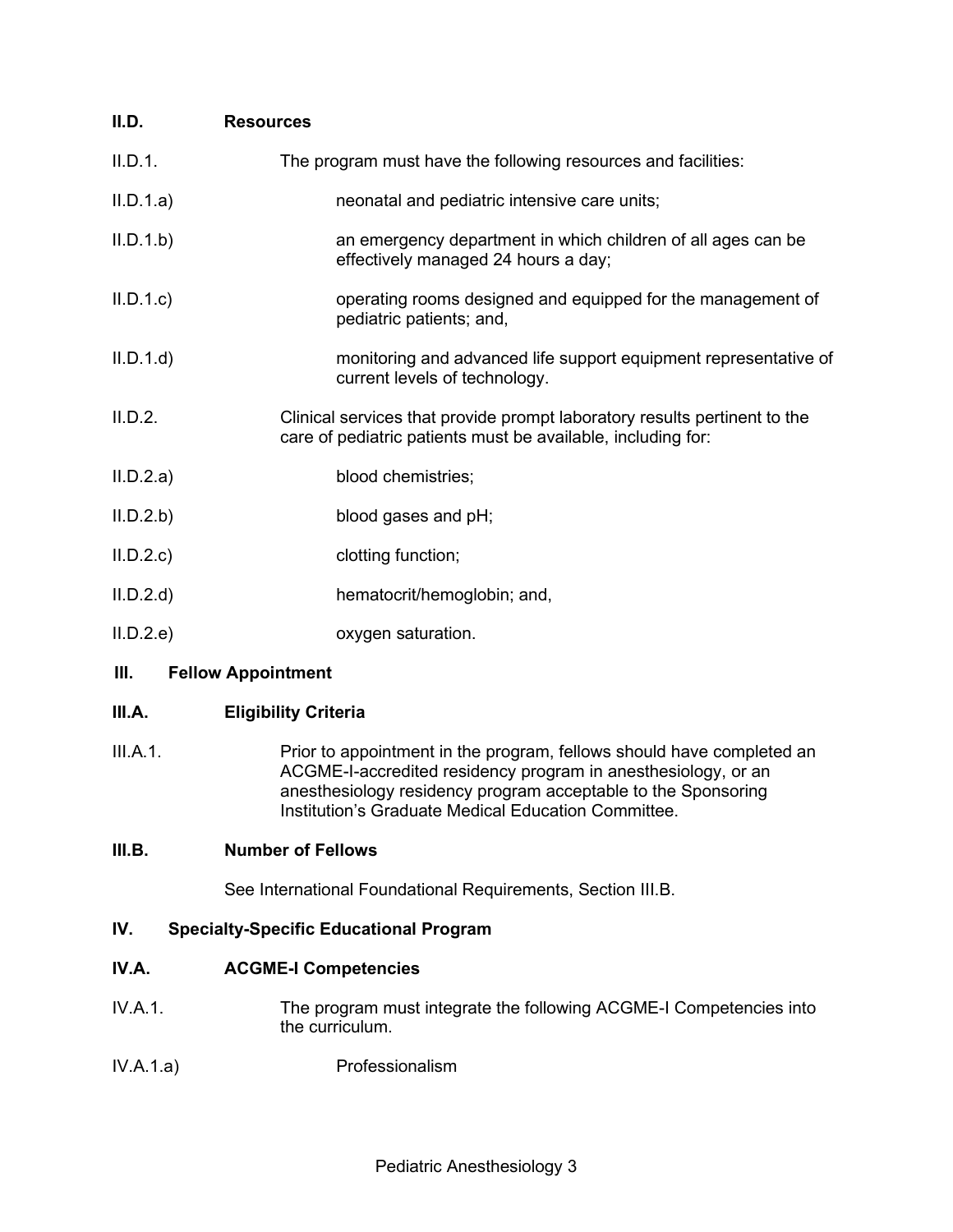| IV.A.1.a)(1)          | Fellows must demonstrate a commitment to<br>professionalism and an adherence to ethical principles.                                                                                                                                                               |
|-----------------------|-------------------------------------------------------------------------------------------------------------------------------------------------------------------------------------------------------------------------------------------------------------------|
| IV.A.1.b)             | <b>Patient Care and Procedural Skills</b>                                                                                                                                                                                                                         |
| IV.A.1.b)(1)          | Fellows must provide patient care that is compassionate,<br>appropriate, and effective for the treatment of health<br>problems and the promotion of health.                                                                                                       |
| IV.A.1.b)(1)(a)       | Fellows must demonstrate the ability to provide<br>clinical consultation for both medical and<br>surgical pediatric patients under the direction of<br>faculty members, including assessment of the<br>appropriateness of a patient's preparation for<br>surgery. |
| IV.A.1.b)(1)(b)       | Fellows must demonstrate competence in<br>patient management and peri-operative care of<br>neonates, infants, children, and adolescents,<br>including:                                                                                                            |
| IV.A.1.b)(1)(b)(i)    | pre-operative assessment;                                                                                                                                                                                                                                         |
| IV.A.1.b)(1)(b)(ii)   | pharmacologic support of the circulation;                                                                                                                                                                                                                         |
| IV.A.1.b)(1)(b)(iii)  | management of both normal peri-<br>operative fluid therapy and massive<br>fluid and/or blood loss;                                                                                                                                                                |
| IV.A.1.b)(1)(b)(iv)   | interpretation of laboratory results;                                                                                                                                                                                                                             |
| IV.A.1.b)(1)(b)(v)    | post-anesthetic assessment and<br>management of routine and<br>medically challenging pediatric<br>patients;                                                                                                                                                       |
| IV.A.1.b)(1)(b)(vi)   | recognition, prevention, and<br>treatment of pain in medical and<br>surgical pediatric patients;                                                                                                                                                                  |
| IV.A.1.b)(1)(b)(vii)  | recognition and treatment of peri-<br>operative vital organ dysfunction,<br>including in the post-anesthesia care unit;                                                                                                                                           |
| IV.A.1.b)(1)(b)(viii) | diagnosis and peri-operative<br>management of congenital and<br>acquired disorders; and,                                                                                                                                                                          |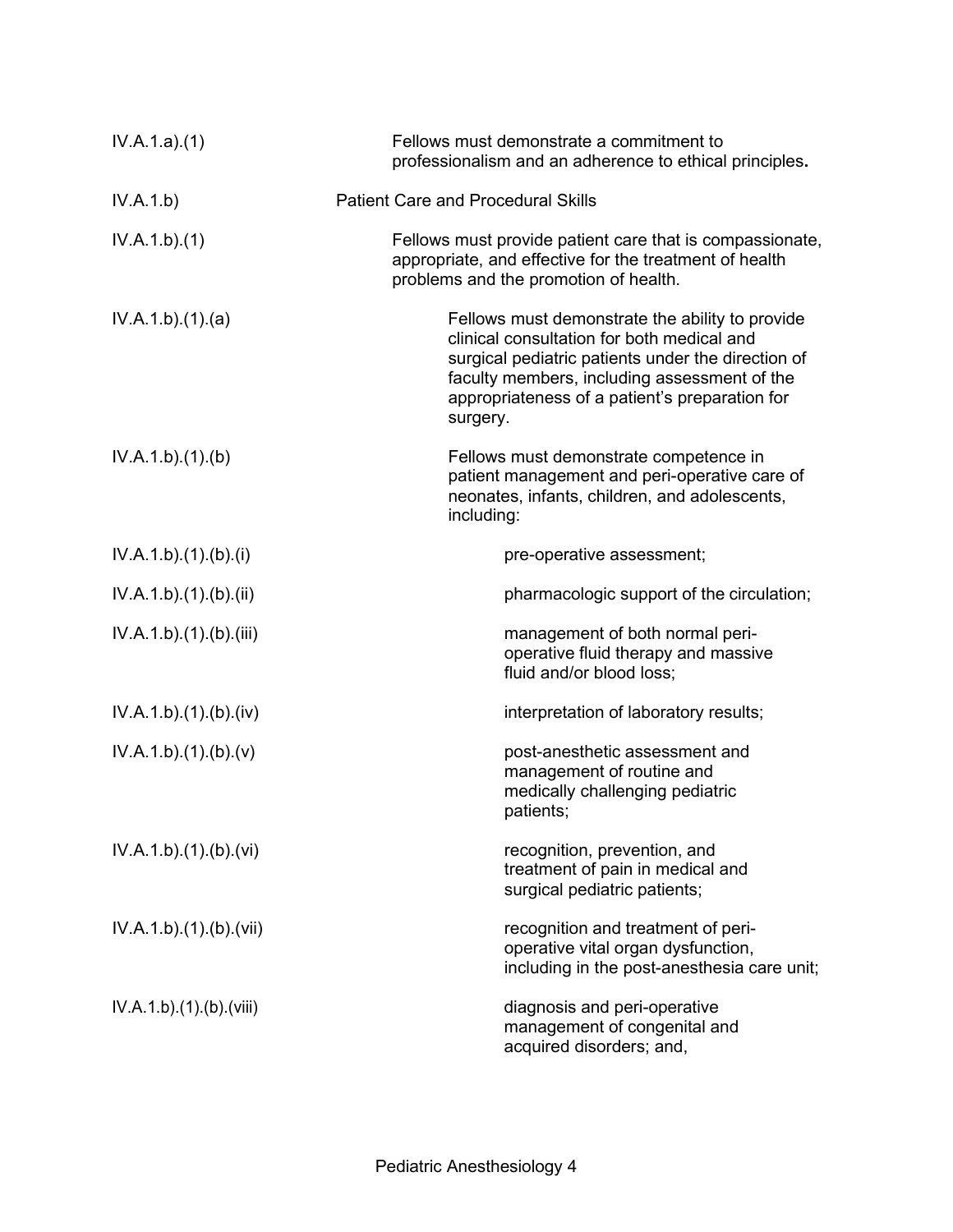| IV.A.1.b)(1)(b)(ix)       | participation in the care of critically ill<br>pediatric patients in aneonatal and/or<br>pediatric intensive care unit.                                                                                                                                             |
|---------------------------|---------------------------------------------------------------------------------------------------------------------------------------------------------------------------------------------------------------------------------------------------------------------|
| IV.A.1.b)(2)              | Fellows must manage pediatric patients requiring general<br>anesthesia for elective and emergent surgery for a wide<br>variety of surgical conditions, including neonatal surgical<br>emergencies, cardiopulmonary bypass, and congenital<br>disorders, to include: |
| IV.A.1.b)(2).(a)          | techniques for administering regional anesthesia<br>for inpatient andambulatory surgery;                                                                                                                                                                            |
| IV.A.1.b)(2)(b)           | sedation or anesthesia outside the operating<br>rooms, including for those patients undergoing<br>procedures;                                                                                                                                                       |
| IV.A.1.b)(2).(c)          | cardiopulmonary resuscitation (CPR) and<br>advanced life support;                                                                                                                                                                                                   |
| IV.A.1.b)(2).(d)          | management of normal and abnormal airways;                                                                                                                                                                                                                          |
| IV.A.1.b)(2).(e)          | mechanical ventilation;                                                                                                                                                                                                                                             |
| IV.A.1.b)(2).(f)          | temperature regulation; and,                                                                                                                                                                                                                                        |
| IV.A.1.b)(2)(g)           | placement of venous and arterial catheters.                                                                                                                                                                                                                         |
| IV.A.1.b)(3)              | Fellows must maintain certification as providers of<br>pediatric advanced life support.                                                                                                                                                                             |
| IV.A.1.c                  | <b>Medical Knowledge</b>                                                                                                                                                                                                                                            |
| $IV.A.1.c.$ (1)           | Fellows must demonstrate knowledge of established and<br>evolving biomedical clinical, epidemiological, and social-<br>behavioral sciences, as well as the application of this<br>knowledge to patient care. Fellows must demonstrate<br>knowledge of:              |
| $IV.A.1.c$ . $(1).$ $(a)$ | airway problems common in children;                                                                                                                                                                                                                                 |
| $IV.A.1.c.$ (1).(b)       | cardiovascular, respiratory, renal, hepatic, and<br>central nervous system physiology,<br>pathophysiology, and therapy;                                                                                                                                             |
| $IV.A.1.c$ ) $(1)(c)$     | coagulation abnormalities and therapy;                                                                                                                                                                                                                              |
| $IV.A.1.c$ . $(1).$ $(d)$ | congenital anomalies and developmental delay;                                                                                                                                                                                                                       |
| IV.A.1.c)(1)(e)           | CPR;                                                                                                                                                                                                                                                                |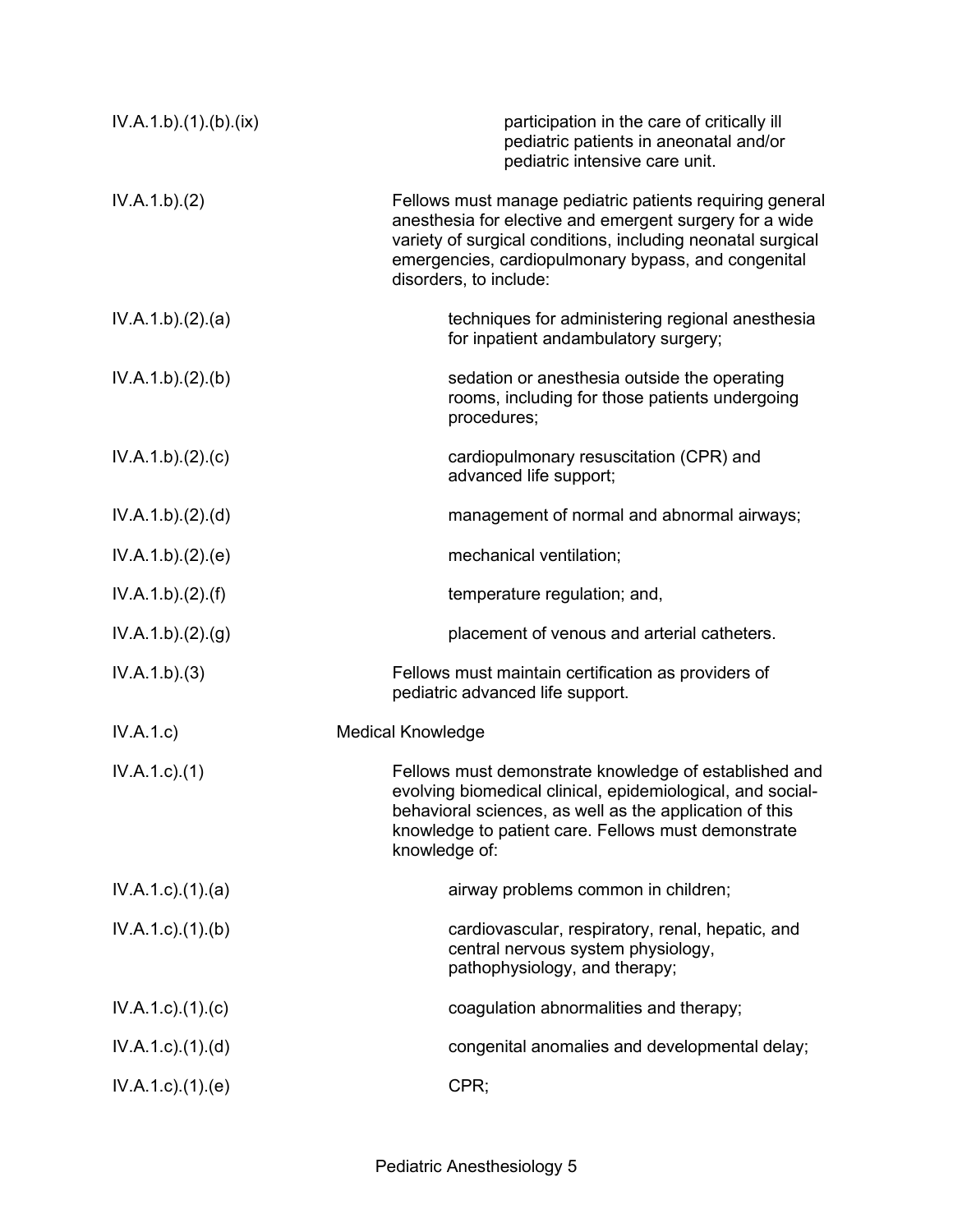| $IV.A.1.c$ . $(1).(f)$      | effects of anesthetics on the developing brain;                                                                                                                                                                                                        |
|-----------------------------|--------------------------------------------------------------------------------------------------------------------------------------------------------------------------------------------------------------------------------------------------------|
| $IV.A.1.c$ . $(1).(g)$      | ethical and legal aspects of care;                                                                                                                                                                                                                     |
| $IV.A.1.c$ . $(1).(h)$      | infectious disease pathophysiology and therapy;                                                                                                                                                                                                        |
| IV.A.1.c)(1)(i)             | medical and surgical problems common in children;                                                                                                                                                                                                      |
| IV.A.1.c)(1)(j)             | metabolic and endocrine effects of surgery and<br>critical illness;                                                                                                                                                                                    |
| $IV.A.1.c$ . $(1).$ $(k)$   | neonatal physiology and pharmacology;                                                                                                                                                                                                                  |
| IV.A.1.c)(1)(I)             | normal and abnormal physical and psychological<br>development;                                                                                                                                                                                         |
| $IV.A.1.c$ . $(1).$ $(m)$   | organ transplantation in children;                                                                                                                                                                                                                     |
| $IV.A.1.c$ . $(1).$ $(n)$   | pain management in pediatric patients of all ages;                                                                                                                                                                                                     |
| $IV.A.1.c$ ). $(1).(o)$     | pharmacokinetics and pharmacodynamics,<br>and mechanisms of drug delivery;                                                                                                                                                                             |
| IV.A.1.c)(1)(p)             | post-anesthetic care and critical care management;                                                                                                                                                                                                     |
| $IV.A.1.c$ ). $(1).(q)$     | transport of critically ill patients;                                                                                                                                                                                                                  |
| $IV.A.1.c$ ). $(1)$ . $(r)$ | trauma, including burn management; and,                                                                                                                                                                                                                |
| $IV.A.1.c$ . $(1).$ (s)     | use and toxicity of local and general anesthetic<br>agents.                                                                                                                                                                                            |
| IV.A.1.d)                   | Practice-based Learning and Improvement                                                                                                                                                                                                                |
| IV.A.1.d)(1)                | Fellows must demonstrate the ability to investigate and<br>evaluate their care of patients, to appraise and assimilate<br>scientific evidence, and to continuously improve patient<br>care based on constant self-evaluation and lifelong<br>learning. |
| IV.A.1.e)                   | Interpersonal and Communication Skills                                                                                                                                                                                                                 |
| IV.A.1.e. (1)               | Fellows must demonstrate interpersonal and<br>communication skills that result in the effective exchange<br>of information and collaboration with patients, their<br>families, and health professionals.                                               |
| IV.A.1.f)                   | <b>Systems-based Practice</b>                                                                                                                                                                                                                          |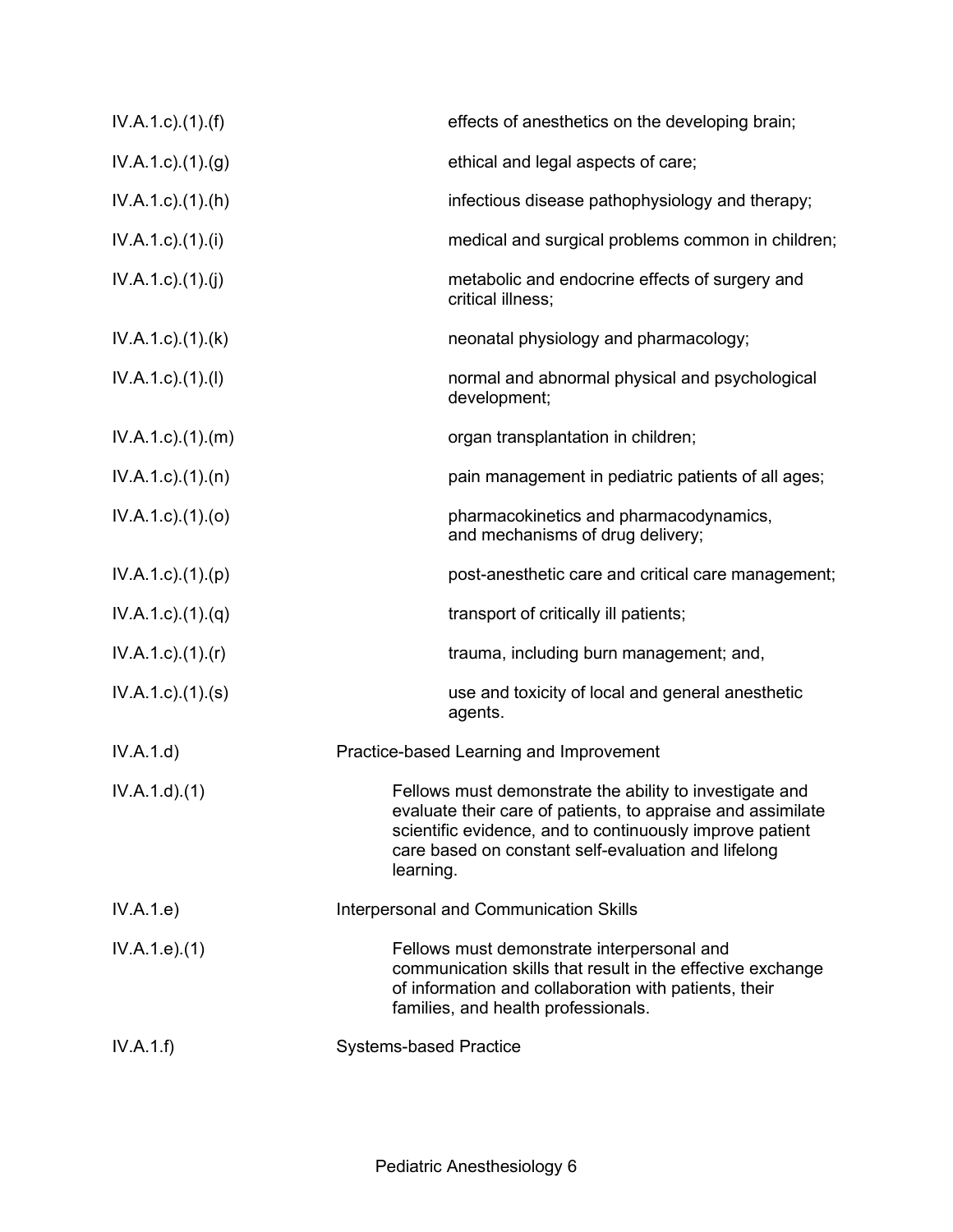| IV.A.1.f)(1) | Fellows must demonstrate an awareness of and<br>responsiveness to the larger context and system of health<br>care, including the social determinates of health, as well as<br>the ability to call effectively on other resources in the<br>system to produce optimal care. |
|--------------|----------------------------------------------------------------------------------------------------------------------------------------------------------------------------------------------------------------------------------------------------------------------------|
| IV.B.        | <b>Regularly Scheduled Educational Activities</b>                                                                                                                                                                                                                          |
| IV.B.1.      | The curriculum must include a didactic program based on the<br>core knowledge content in the subspecialty area.                                                                                                                                                            |
| IV.B.2.      | Conferences should include peer-review case conferences and/or<br>morbidity and mortality conferences, multidisciplinary conferences,<br>and departmental grand rounds.                                                                                                    |
| IV.B.2.a)    | Multidisciplinary conferences and case presentations<br>should involve faculty members from other specialties.                                                                                                                                                             |
| IV.B.3.      | Faculty members and fellows should be actively involved in planning<br>and conducting conferences.                                                                                                                                                                         |
| IV.C.        | <b>Clinical Experiences</b>                                                                                                                                                                                                                                                |
| IV.C.1.      | For programs that are 12 months in length, a minimum of nine<br>months must be devoted to required clinical experiences.                                                                                                                                                   |
| IV.C.1.a)    | The remaining time may be spent engaging in research or<br>on elective rotations.                                                                                                                                                                                          |
| IV.C.1.b)    | The total time in rotations outside the primary clinical site<br>should not exceed four months.                                                                                                                                                                            |
| IV.C.2.      | For programs that are 24 months in length, a minimum of 18 months<br>must be devoted to required clinical experiences.                                                                                                                                                     |
| IV.C.2.a)    | The remaining time may be spent engaging in research or<br>on elective rotations.                                                                                                                                                                                          |
| IV.C.2.b)    | The total time in rotations outside the primary clinical site<br>should not exceed eight months.                                                                                                                                                                           |
| IV.C.3.      | The program must have a specialty-specific written policy<br>regarding substance abuse.                                                                                                                                                                                    |
| IV.C.4.      | The curriculum must be designed for fellows to be able to demonstrate:                                                                                                                                                                                                     |
| IV.C.4.a)    | development of self-assessment and reflection skills and habits;                                                                                                                                                                                                           |
| IV.C.4.b)    | effective communication skills in acquisition of informed<br>consent, description, and management of the patient care<br>plan; and disclosure and management of complications/errors;                                                                                      |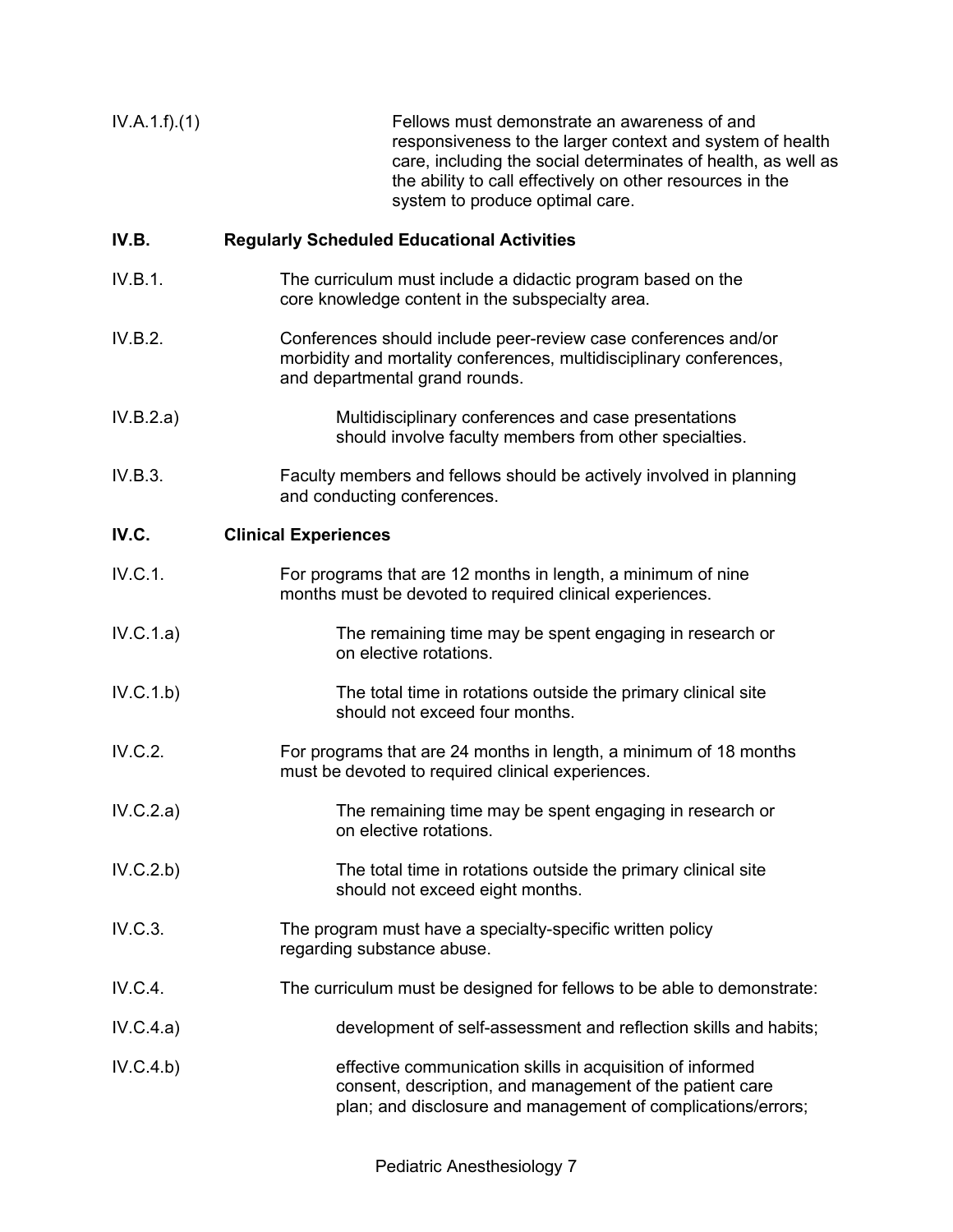| IV.C.4.c)        | the ability to effectively teach resident physicians, medical<br>students, and other health care professionals the principles of<br>pediatric anesthesiology, including management of patients<br>requiring sedation outside of operating rooms, pain management,<br>and life support; |
|------------------|----------------------------------------------------------------------------------------------------------------------------------------------------------------------------------------------------------------------------------------------------------------------------------------|
| IV.C.4.d)        | competence in providing psychological support to patients and<br>their families; and,                                                                                                                                                                                                  |
| IV.C.4.e)        | a commitment to carrying out professional responsibilities and an<br>adherence to ethical principles, including:                                                                                                                                                                       |
| IV.C.4.e).(1)    | accountability to patients, society, and the profession;                                                                                                                                                                                                                               |
| IV.C.4.e.22)     | compassion, integrity, and respect for others;                                                                                                                                                                                                                                         |
| IV.C.4.e.3)      | compliance with institutional, departmental, and program<br>policies;                                                                                                                                                                                                                  |
| IV.C.4.e. (4)    | respect for patient privacy and autonomy;                                                                                                                                                                                                                                              |
| IV.C.4.e. (5)    | responsiveness to patient needs; and,                                                                                                                                                                                                                                                  |
| IV.C.4.e. (6)    | sensitivity and responsiveness to a diverse patient<br>population, including to diversity in gender, age, culture,<br>race, religion, disabilities, and sexual orientation.                                                                                                            |
| IV.C.4.f)        | The curriculum must be designed for fellows to be able to:                                                                                                                                                                                                                             |
| IV.C.4.f).(1)    | work in interprofessional teams to enhance patient safety<br>and improve patient care quality;                                                                                                                                                                                         |
| IV.C.4.f). (2)   | identify system errors and assist in the implementation of<br>potential system solutions; and,                                                                                                                                                                                         |
| $IV.C.4.f).$ (3) | be involved in continuous quality improvement, utilization<br>review, and risk management.                                                                                                                                                                                             |
| IV.D.            | <b>Scholarly Activity</b>                                                                                                                                                                                                                                                              |
| IV.D.1.          | <b>Fellows' Scholarly Activity</b>                                                                                                                                                                                                                                                     |
| IV.D.1.a)        | The program must provide instruction in the fundamentals of<br>research design and conduct, and the interpretation and<br>presentation of data.                                                                                                                                        |
| IV.D.1.b)        | Each fellow must complete a scholarly project, the results of which<br>must be disseminated through a variety of means, including<br>publication or presentation at local, regional, national, or<br>international meetings.                                                           |